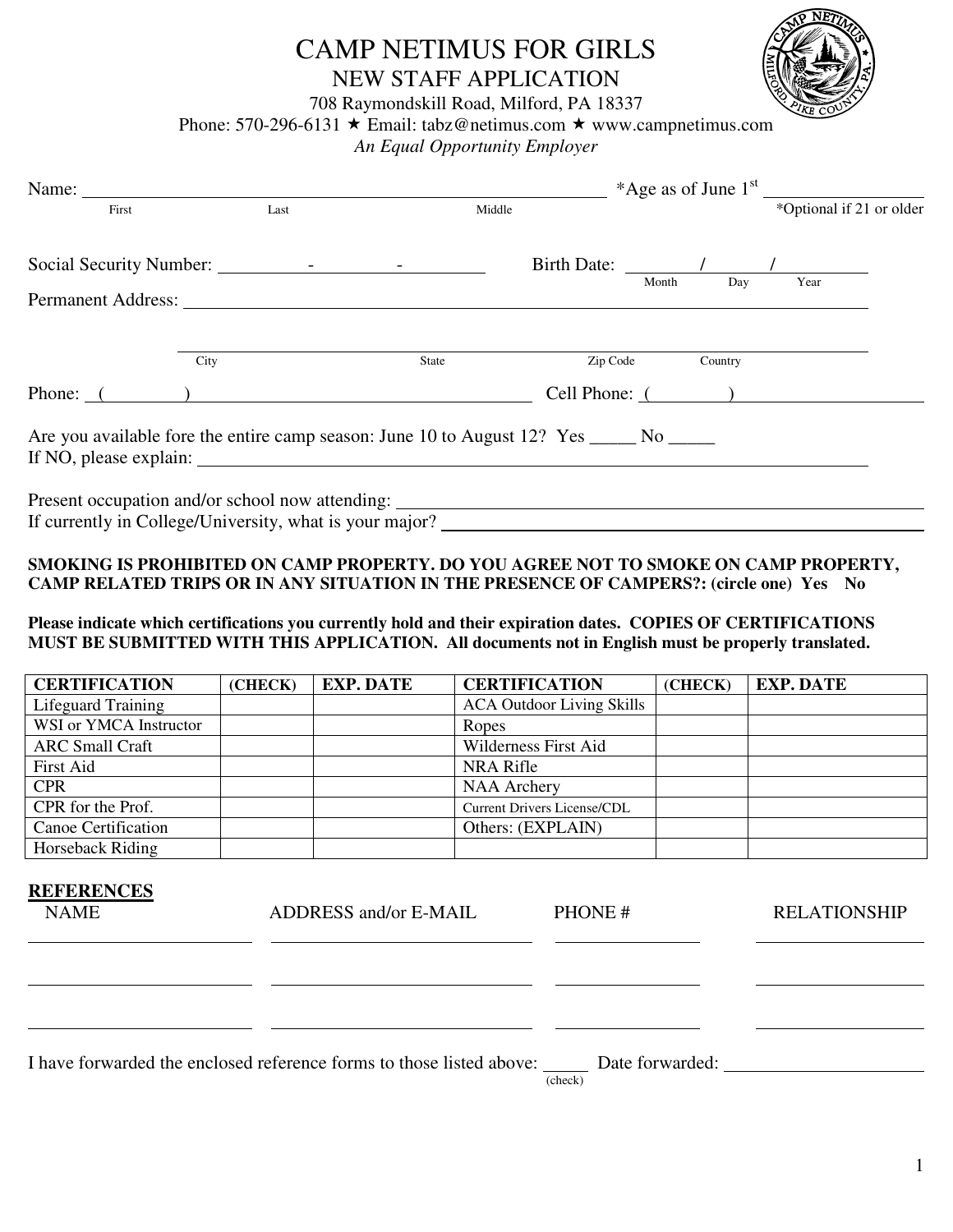## **PREVIOUS CAMP EXPERIENCE**

| Camp name     | Camp name     |
|---------------|---------------|
| Dates         | Dates         |
| Position held | Position held |

### **DEPARTMENT/ACTIVITY AREAS**

Under Experience Level: **Expert:** Comfortable being in a leadership position in this skill; thorough knowledge. **Intermediate:** Knowledgeable in skill, needs some direction.

**Novice:** Some training; needs to be paired with a more experienced person, at least initially.

|                     | Years of   | Experience Level (Expert, | Licenses & Certifications in Skill/ |
|---------------------|------------|---------------------------|-------------------------------------|
|                     | experience | Intermediate, Novice)     | Comments                            |
| *FOOD SERVICE*      |            |                           |                                     |
| Cook                |            |                           |                                     |
| Salad Prep          |            |                           |                                     |
| Dish washing        |            |                           |                                     |
| <b>Bakery</b>       |            |                           |                                     |
|                     |            |                           |                                     |
| *LAUNDRY*           |            |                           |                                     |
|                     |            |                           |                                     |
| *CHILD CARE*        |            |                           |                                     |
|                     |            |                           |                                     |
| *HEALTH CENTER*     |            |                           |                                     |
| <b>RN</b>           |            |                           |                                     |
| <b>LPN</b>          |            |                           |                                     |
| <b>EMT</b>          |            |                           |                                     |
| Paramedic           |            |                           |                                     |
|                     |            |                           |                                     |
| *OFFICE*            |            |                           |                                     |
|                     |            |                           |                                     |
| *MAINTENANCE*       |            |                           |                                     |
| Painting            |            |                           |                                     |
| Electrical          |            |                           |                                     |
| Remodeling          |            |                           |                                     |
| Carpentry           |            |                           |                                     |
| Grounds Keeping     |            |                           |                                     |
| Plumbing            |            |                           |                                     |
| Vehicle Maintenance |            |                           |                                     |
|                     |            |                           |                                     |
| *DRIVING*           |            |                           |                                     |
| <b>CDL</b> License  |            |                           |                                     |
| Ski Boat            |            |                           |                                     |

Other Skills: